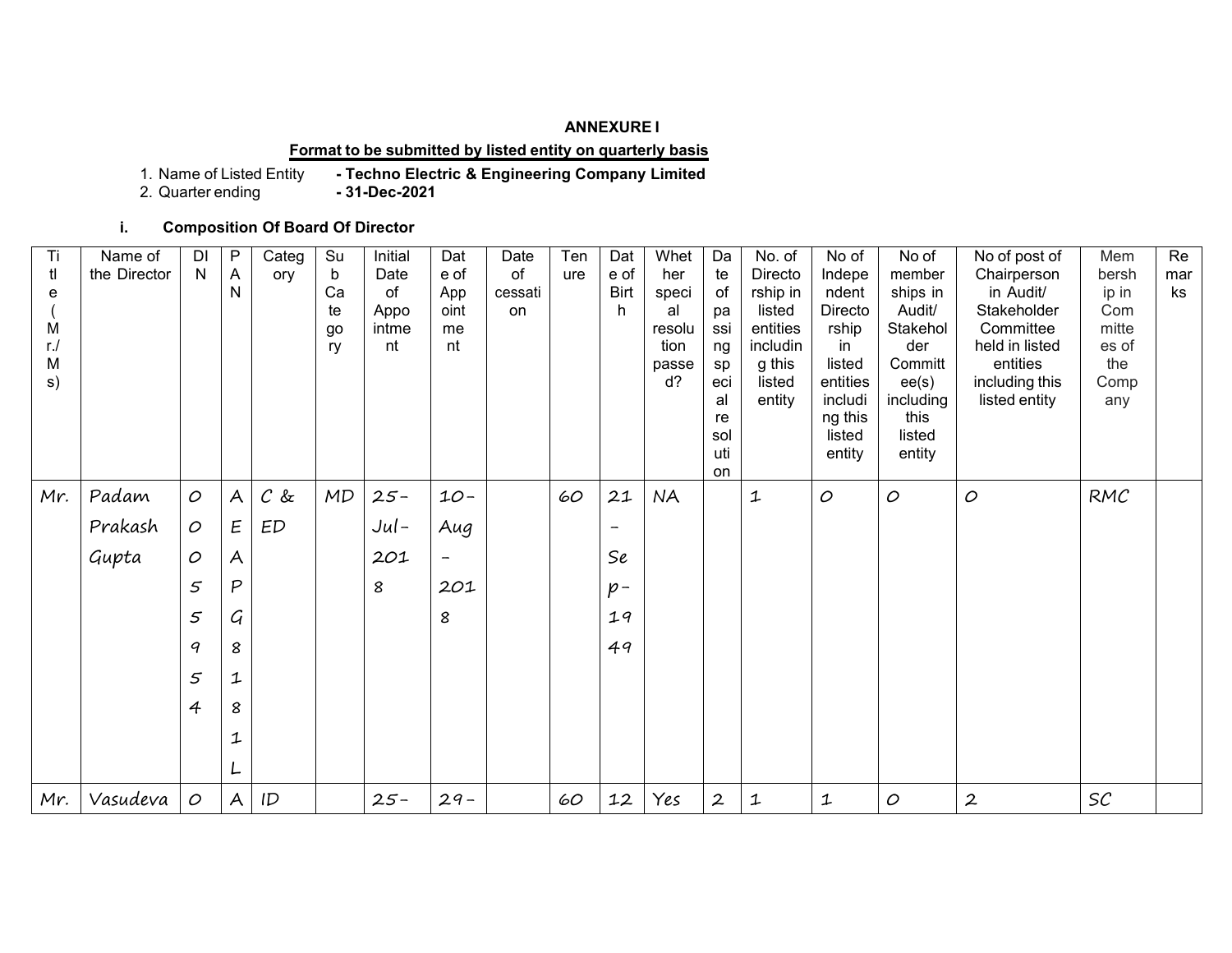|     | $\boldsymbol{n}$ | $\cal O$         | ${\cal B}$                  |               | $Jul-$    | Sep                      |        | $\overline{\phantom{m}}$ |     | 8                           |                  |                           |                  |               |                                 |  |
|-----|------------------|------------------|-----------------------------|---------------|-----------|--------------------------|--------|--------------------------|-----|-----------------------------|------------------|---------------------------|------------------|---------------|---------------------------------|--|
|     | Kotivenk         | $\cal O$         | $\,$ $\!$                   |               | 201       | $\overline{\phantom{a}}$ |        | Jul                      |     | $\overline{\phantom{a}}$    |                  |                           |                  |               |                                 |  |
|     | atesan           | $\mathbf{1}$     | ${\mathsf P}$               |               | $\pmb{8}$ | 201                      |        | $\overline{\phantom{m}}$ |     | Se                          |                  |                           |                  |               |                                 |  |
|     |                  | 8                | V                           |               |           | 8                        |        | 19                       |     | $\mathcal{P}$               |                  |                           |                  |               |                                 |  |
|     |                  | $\cal O$         | 6                           |               |           |                          |        | 39                       |     | $\overline{\phantom{a}}$    |                  |                           |                  |               |                                 |  |
|     |                  | $\boldsymbol{2}$ | $\boldsymbol{q}$            |               |           |                          |        |                          |     | $\boldsymbol{2}$            |                  |                           |                  |               |                                 |  |
|     |                  | 3                | 5                           |               |           |                          |        |                          |     | $\cal O$                    |                  |                           |                  |               |                                 |  |
|     |                  |                  | $\overline{2}$              |               |           |                          |        |                          |     | $\ensuremath{\mathbf{1}}$   |                  |                           |                  |               |                                 |  |
|     |                  |                  | $\boldsymbol{H}$            |               |           |                          |        |                          |     | 9                           |                  |                           |                  |               |                                 |  |
| Mr. | Krishna          | $\cal O$         | $\boldsymbol{\mathsf{A}}$   | $\mathsf{ID}$ | $25 -$    | $29 -$                   | $60\,$ | 20                       | Yes | $\boldsymbol{2}$            | $\boldsymbol{2}$ | $\ensuremath{\mathbf{1}}$ | $\cal O$         | $\cal O$      | $\mathsf{A}\mathcal{C}$ ,<br>NR |  |
|     | Murari           | $\cal O$         | $\mathcal{G}_{\mathcal{A}}$ |               | $Jul-$    | Sep                      |        | $\overline{\phantom{m}}$ |     | $\boldsymbol{8}$            |                  |                           |                  |               | $\mathcal C$                    |  |
|     | Poddar           | 0                | $\mathcal B$                |               | 201       | $\overline{\phantom{a}}$ |        | Ju                       |     | $\overline{\phantom{a}}$    |                  |                           |                  |               |                                 |  |
|     |                  | $\boldsymbol{2}$ | $\mathsf{P}$                |               | 8         | 201                      |        | $n -$                    |     | $\mathcal{S}\boldsymbol{e}$ |                  |                           |                  |               |                                 |  |
|     |                  | 8                | $\mathsf{P}$                |               |           | 8                        |        | 19                       |     | $\mathcal{P}$               |                  |                           |                  |               |                                 |  |
|     |                  | $\cal O$         | 6                           |               |           |                          |        | 45                       |     | $\overline{\phantom{a}}$    |                  |                           |                  |               |                                 |  |
|     |                  | 1                | $\mathbf 1$                 |               |           |                          |        |                          |     | $\boldsymbol{2}$            |                  |                           |                  |               |                                 |  |
|     |                  | $\boldsymbol{2}$ | $\cal O$                    |               |           |                          |        |                          |     | $\cal O$                    |                  |                           |                  |               |                                 |  |
|     |                  |                  | $\overline{\mathcal{L}}$    |               |           |                          |        |                          |     | $\mathbf 1$                 |                  |                           |                  |               |                                 |  |
|     |                  |                  | $\mathcal{C}_{\mathcal{C}}$ |               |           |                          |        |                          |     | $\boldsymbol{q}$            |                  |                           |                  |               |                                 |  |
| Mr. | Samaren          | $\cal O$         | $\boldsymbol{\mathsf{A}}$   | ID            | $18 -$    | $29 -$                   | $60\,$ | 21                       | Yes | $\boldsymbol{2}$            | $\boldsymbol{2}$ | $\boldsymbol{2}$          | $\boldsymbol{2}$ | ${\mathbf 1}$ | $\mathsf{A}\mathcal{C}$ ,RC     |  |
|     | dra Nath         | $\cal O$         | $\boldsymbol{D}$            |               | $Nov-$    | Sep                      |        | $\overline{\phantom{a}}$ |     | $\boldsymbol{8}$            |                  |                           |                  |               | NRC                             |  |
|     | Roy              | $\overline{4}$   | $\cal O$                    |               | 200       | $\overline{\phantom{a}}$ |        | Ju                       |     | $\overline{\phantom{a}}$    |                  |                           |                  |               |                                 |  |
|     |                  | $\cal O$         | P                           |               | 9         | 201                      |        | $n -$                    |     | $\mathcal{S}\boldsymbol{e}$ |                  |                           |                  |               |                                 |  |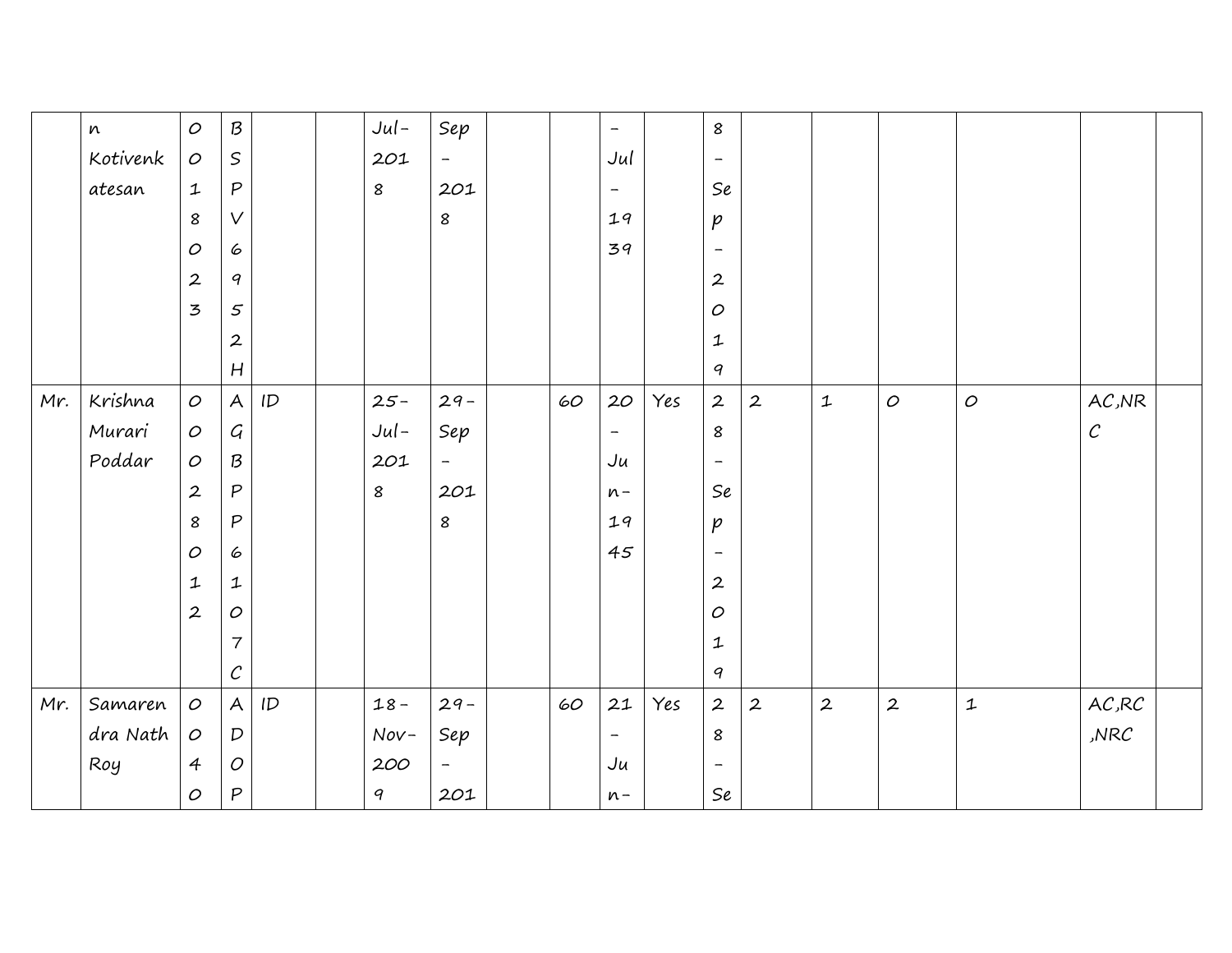|     |          | 8                                           | ${\mathsf R}$             |               |                  | $\pmb{8}$                |          | 19                       |           | $\emph{p}$               |                |          |                |          |                    |  |
|-----|----------|---------------------------------------------|---------------------------|---------------|------------------|--------------------------|----------|--------------------------|-----------|--------------------------|----------------|----------|----------------|----------|--------------------|--|
|     |          | $\overline{\mathcal{I}}$                    | $\ensuremath{\mathbf{1}}$ |               |                  |                          |          | 43                       |           | $\overline{\phantom{a}}$ |                |          |                |          |                    |  |
|     |          | $\overline{A}$                              | $\cal O$                  |               |                  |                          |          |                          |           | $\boldsymbol{2}$         |                |          |                |          |                    |  |
|     |          | $\boldsymbol{2}$                            | $\boldsymbol{7}$          |               |                  |                          |          |                          |           | $\cal O$                 |                |          |                |          |                    |  |
|     |          |                                             | $\overline{4}$            |               |                  |                          |          |                          |           | $\mathbf{1}$             |                |          |                |          |                    |  |
|     |          |                                             | $\overline{N}$            |               |                  |                          |          |                          |           | $\boldsymbol{q}$         |                |          |                |          |                    |  |
| Mr. | Ankit    | $\cal O$                                    | $\boldsymbol{\mathsf{A}}$ | $\textit{ED}$ | $O2 -$           | $O2 -$                   | 36       | 14                       | <b>NA</b> |                          | $\mathbf{1}$   | $\cal O$ | $\mathbf{1}$   | $\cal O$ | $\mathit{SC}$ , RC |  |
|     | Saraiya  | $\boldsymbol{2}$                            | $\mathbf{I}$              |               | $Apr-$           | Apr                      |          | $\overline{\phantom{a}}$ |           |                          |                |          |                |          |                    |  |
|     |          | $\overline{7}$                              | $\boldsymbol{H}$          |               | 201              | $\overline{\phantom{a}}$ |          | Fe                       |           |                          |                |          |                |          |                    |  |
|     |          | $\overline{7}$                              | $\boldsymbol{P}$          |               | $\boldsymbol{2}$ | 201                      |          | $b -$                    |           |                          |                |          |                |          |                    |  |
|     |          | $\ensuremath{\mathbf{1}}$                   | $\cal G$                  |               |                  | 8                        |          | 19                       |           |                          |                |          |                |          |                    |  |
|     |          | 6                                           | $\boldsymbol{2}$          |               |                  |                          |          | 86                       |           |                          |                |          |                |          |                    |  |
|     |          | $\overline{4}$                              | 5                         |               |                  |                          |          |                          |           |                          |                |          |                |          |                    |  |
|     |          | $\overline{7}$                              | $\overline{5}$            |               |                  |                          |          |                          |           |                          |                |          |                |          |                    |  |
|     |          |                                             | 3                         |               |                  |                          |          |                          |           |                          |                |          |                |          |                    |  |
|     |          |                                             | $\boldsymbol{P}$          |               |                  |                          |          |                          |           |                          |                |          |                |          |                    |  |
| Ms. | Avantika | $\cal O$                                    | $\overline{\mathsf{A}}$   | NED           | $25 -$           | $25 -$                   | $\cal O$ | 11                       | <b>NA</b> |                          | $\overline{5}$ | $\cal O$ | $\mathfrak{Z}$ | $\cal O$ | AC,SC              |  |
|     | Gupta    | $\mathfrak{Z}$                              | $\kappa$                  |               | Mar-             | Mar                      |          | $\overline{\phantom{a}}$ |           |                          |                |          |                |          | NRC                |  |
|     |          | $\ensuremath{\mathop{\mathbf{1}}\nolimits}$ | ${\mathsf R}$             |               | 201              | $\overline{\phantom{a}}$ |          | Ap                       |           |                          |                |          |                |          |                    |  |
|     |          | $\overline{4}$                              | $\boldsymbol{P}$          |               | $\varsigma$      | 201                      |          | $r-$                     |           |                          |                |          |                |          |                    |  |
|     |          | 9                                           | $\mathcal{G}$             |               |                  | 5                        |          | 19                       |           |                          |                |          |                |          |                    |  |
|     |          | $\ensuremath{\mathbf{1}}$                   | $\pmb{\mathcal{C}}$       |               |                  |                          |          | 90                       |           |                          |                |          |                |          |                    |  |
|     |          | 3                                           | $\boldsymbol{2}$          |               |                  |                          |          |                          |           |                          |                |          |                |          |                    |  |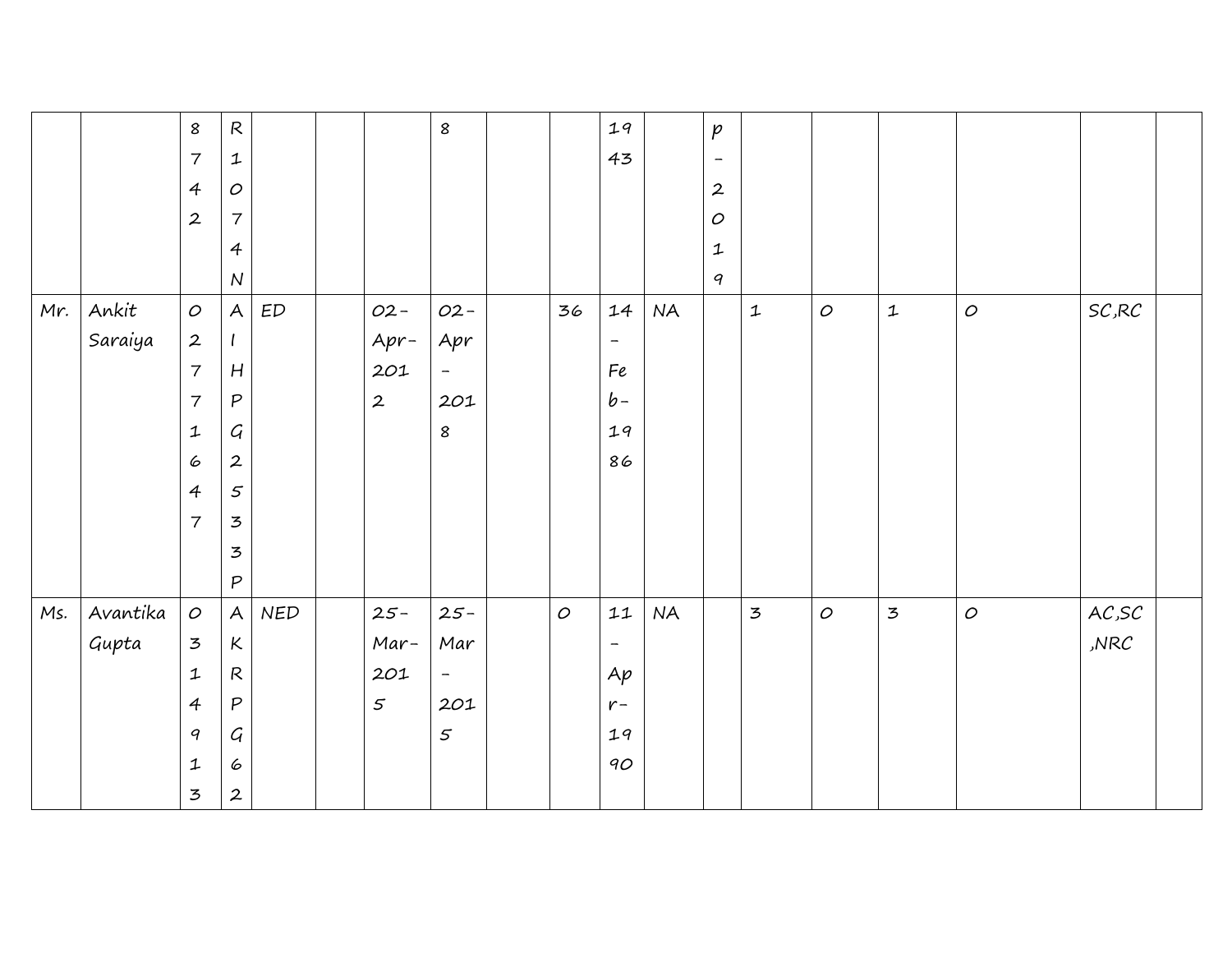|     |         | $\boldsymbol{8}$ | $\boldsymbol{q}$          |               |        |                          |        |                          |     |                             |              |                  |              |          |  |
|-----|---------|------------------|---------------------------|---------------|--------|--------------------------|--------|--------------------------|-----|-----------------------------|--------------|------------------|--------------|----------|--|
|     |         |                  | $\pmb{8}$                 |               |        |                          |        |                          |     |                             |              |                  |              |          |  |
|     |         |                  | $\mathcal B$              |               |        |                          |        |                          |     |                             |              |                  |              |          |  |
| Mr. | Kadenja | $\cal O$         | $\mathsf{A}$              | $\mathsf{ID}$ | $28 -$ | $28 -$                   | $60\,$ | 04                       | Yes | $\overline{2}$              | $\mathbf 1$  | ${\mathbf 1}$    | $\mathbf 1$  | $\cal O$ |  |
|     | Krishna | $\cal O$         | $\boldsymbol{\mathsf{A}}$ |               | $Sep-$ | Sep                      |        | $\overline{\phantom{a}}$ |     | 8                           |              |                  |              |          |  |
|     | Rai     | 6                | $\,$ $\,$                 |               | 201    | $\rightarrow$            |        | Ju                       |     | $\overline{\phantom{m}}$    |              |                  |              |          |  |
|     |         | $\overline{2}$   | ${\mathsf P}$             |               | 9      | 201                      |        | $n -$                    |     | $\mathcal{S}\boldsymbol{e}$ |              |                  |              |          |  |
|     |         | 9                | $\mathsf{R}$              |               |        | $\boldsymbol{q}$         |        | 19                       |     | $\emph{p}$                  |              |                  |              |          |  |
|     |         | $\boldsymbol{q}$ | 6                         |               |        |                          |        | 44                       |     | $\overline{\phantom{a}}$    |              |                  |              |          |  |
|     |         | $\overline{5}$   | $\overline{4}$            |               |        |                          |        |                          |     | $\boldsymbol{2}$            |              |                  |              |          |  |
|     |         | $\overline{7}$   | $\overline{7}$            |               |        |                          |        |                          |     | $\cal O$                    |              |                  |              |          |  |
|     |         |                  | $\mathbf{1}$              |               |        |                          |        |                          |     | ${\mathbf 1}$               |              |                  |              |          |  |
|     |         |                  | $\pmb{\mathsf{Q}}$        |               |        |                          |        |                          |     | $\boldsymbol{q}$            |              |                  |              |          |  |
| Ms. | Dipali  | $\cal O$         | $\mathsf{A}$              | ID            | $30-$  | $30-$                    | 36     | 23                       | Yes | $\overline{3}$              | $\mathbf{2}$ | $\boldsymbol{2}$ | $\mathbf{1}$ | $\cal O$ |  |
|     | Khanna  | 3                | ${\cal D}$                |               | $Sep-$ | Sep                      |        | $\overline{\phantom{a}}$ |     | $\cal O$                    |              |                  |              |          |  |
|     |         | 3                | ${\cal B}$                |               | 201    | $\overline{\phantom{a}}$ |        | Oc                       |     | $\overline{\phantom{a}}$    |              |                  |              |          |  |
|     |         | $\boldsymbol{q}$ | $\boldsymbol{P}$          |               | 9      | 202                      |        | $t-$                     |     | $\mathcal{S}\boldsymbol{e}$ |              |                  |              |          |  |
|     |         | 5                | $\kappa$                  |               |        | $\cal O$                 |        | 19                       |     | $\emph{p}$                  |              |                  |              |          |  |
|     |         | $\overline{4}$   | $\cal O$                  |               |        |                          |        | 52                       |     | $\overline{\phantom{a}}$    |              |                  |              |          |  |
|     |         | $\overline{4}$   | $\overline{\mathbf{7}}$   |               |        |                          |        |                          |     | $\boldsymbol{2}$            |              |                  |              |          |  |
|     |         | $\mathcal{O}$    | $\cal O$                  |               |        |                          |        |                          |     | $\cal O$                    |              |                  |              |          |  |
|     |         |                  | $\overline{4}$            |               |        |                          |        |                          |     | $\boldsymbol{2}$            |              |                  |              |          |  |
|     |         |                  | H                         |               |        |                          |        |                          |     | $\cal O$                    |              |                  |              |          |  |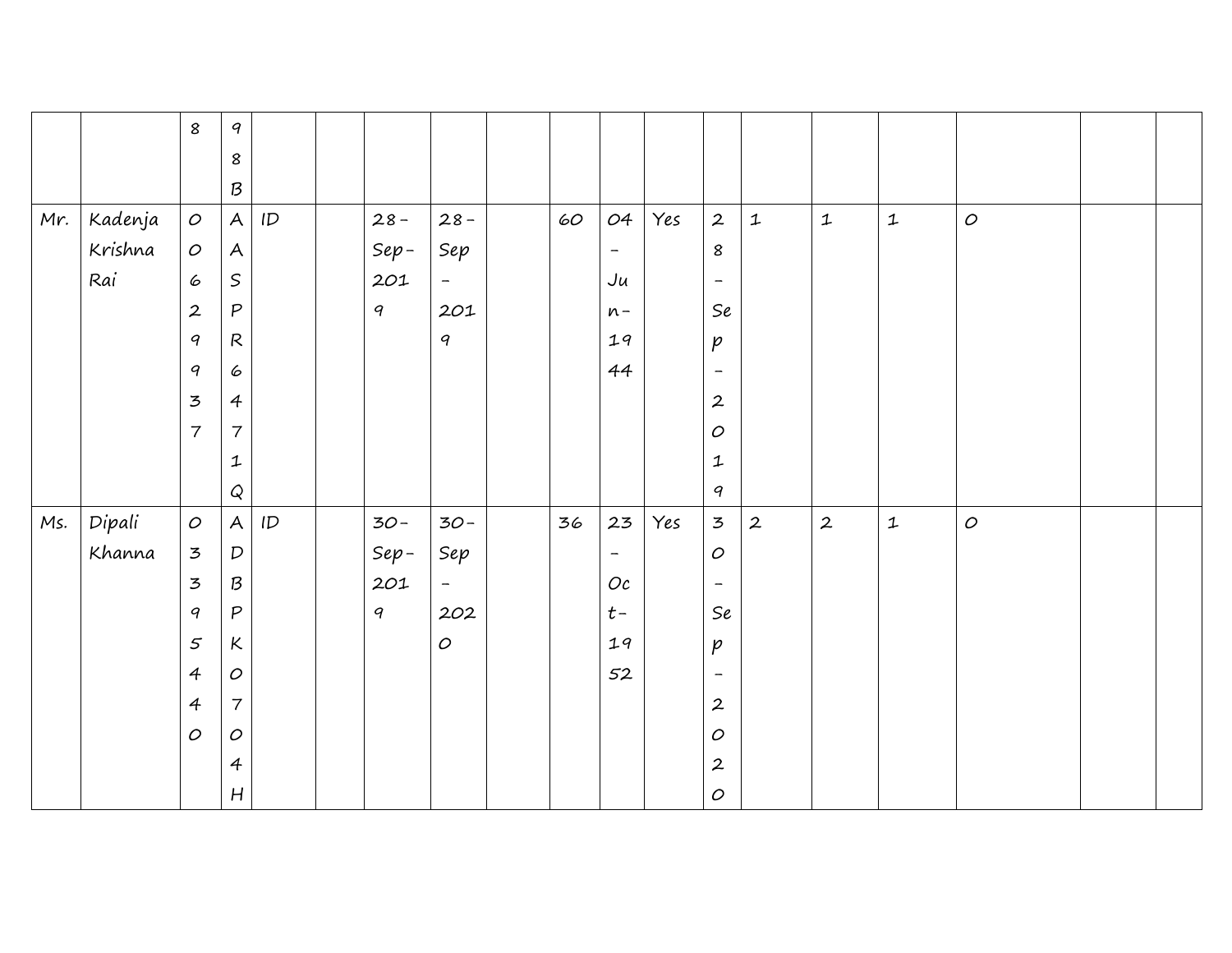| Company Remarks             |     |
|-----------------------------|-----|
| Whether Regular chairperson | No. |
| appointed                   |     |
| Whether Chairperson is      | No  |
| related to MD or CEO        |     |

# **ii. Composition of Committees**

#### **a. Audit Committee**

| Sr.<br>No.       | Name of the Director | Category   | Chairperson/Membership | Appointment<br>Date | <b>Cessation Date</b> |
|------------------|----------------------|------------|------------------------|---------------------|-----------------------|
| 1                | Krishna Murari       | ID         | Chairperson            | $25 -$ Jul –        |                       |
|                  | Poddar               |            |                        | 2018                |                       |
| $\boldsymbol{2}$ | Samarendra Nath      | ID         | Member                 | $25 -$ Jul –        |                       |
|                  | Roy                  |            |                        | 2018                |                       |
| 3                | Avantika Gupta       | <b>NED</b> | Member                 | $25 -$ Jul –        |                       |
|                  |                      |            |                        | 2018                |                       |

| ∵ompany ت<br>Remarks     |     |
|--------------------------|-----|
| Whether,<br>Permanent    | Yes |
| appointed<br>chairperson |     |

## **b. Stakeholders Relationship Committee**

| Sr.<br>No. | Name of the Director | Category   | Chairperson/Membership | Appointment<br>Date | <b>Cessation Date</b> |
|------------|----------------------|------------|------------------------|---------------------|-----------------------|
| 1          | Vasudevan            | ID         | Chairperson            | $25 -$ Jul –        |                       |
|            | Kotivenkatesan       |            |                        | 2018                |                       |
|            | Ankit Saraiya        | ED         | Member                 | $25 -$ Jul –        |                       |
|            |                      |            |                        | 2018                |                       |
| 3          | Avantika Gupta       | <b>NED</b> | Member                 | $25 - J$ ul –       |                       |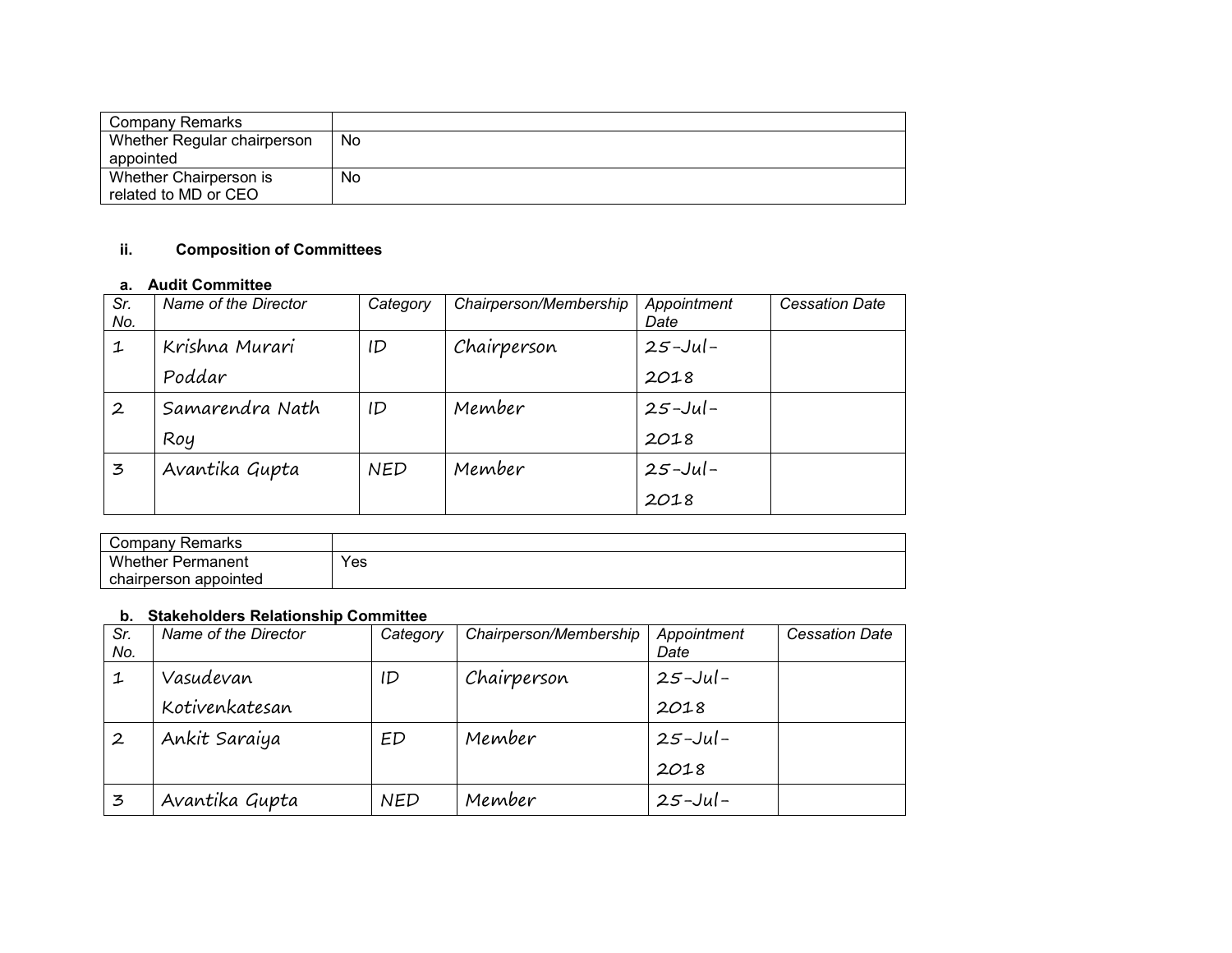|--|

| ∵ompany<br>Remarks       |     |
|--------------------------|-----|
| <b>Whether Permanent</b> | Yes |
| chairperson appointed    |     |

#### **c. Risk Management Committee**

| Sr.<br>No.       | Name of the Director | Category   | Chairperson/Membership | Appointment<br>Date | <b>Cessation Date</b> |
|------------------|----------------------|------------|------------------------|---------------------|-----------------------|
| 1                | Padam Prakash        | $C$ & $ED$ | Chairperson            | $25 -$ Jul-         |                       |
|                  | Gupta                |            |                        | 2018                |                       |
| $\boldsymbol{2}$ | Samarendra Nath      | ID         | Member                 | $25 -$ Jul-         |                       |
|                  | Roy                  |            |                        | 2018                |                       |
| 3                | Ankit Saraiya        | ED         | Member                 | $25 -$ Jul-         |                       |
|                  |                      |            |                        | 2018                |                       |

| <b>Remarks</b><br>Compan∨ |     |
|---------------------------|-----|
| <b>Whether Permanent</b>  | Yes |
| chairperson appointed     |     |

### **d. Nomination and Remuneration Committee**

| Sr.<br>No.       | Name of the Director | Category   | Chairperson/Membership | Appointment<br>Date | <b>Cessation Date</b> |
|------------------|----------------------|------------|------------------------|---------------------|-----------------------|
| 1                | Samarendra Nath      | ID         | Chairperson            | $25 - Jul - 2018$   |                       |
|                  | Roy                  |            |                        |                     |                       |
| $\boldsymbol{2}$ | Krishna Murari       | ID         | Member                 | $25 - Jul - 2018$   |                       |
|                  | Poddar               |            |                        |                     |                       |
| 3                | Avantika Gupta       | <b>NED</b> | Member                 | 13-Aug-             |                       |
|                  |                      |            |                        | 2019                |                       |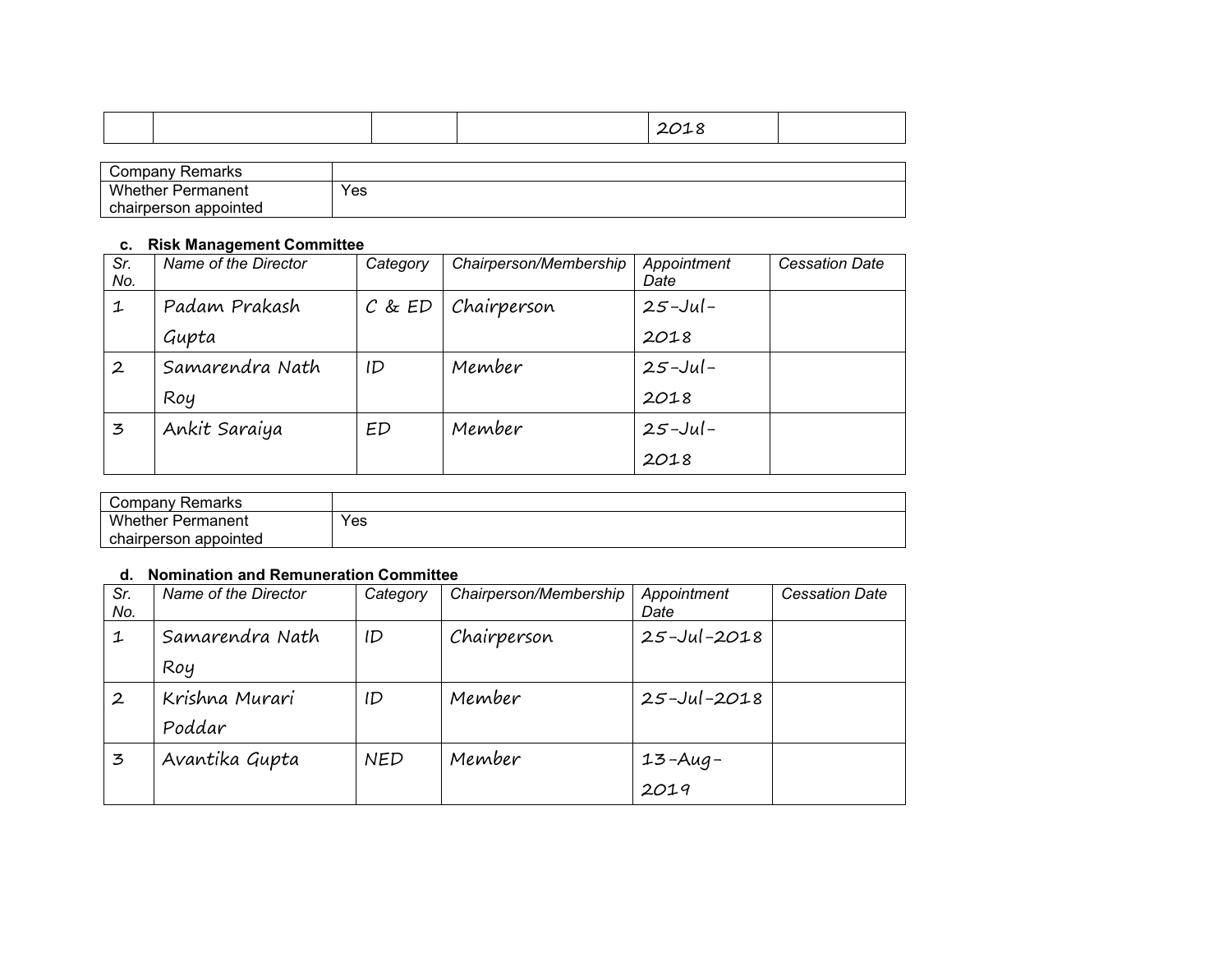| ∵ompany<br>Remarks       |     |
|--------------------------|-----|
| <b>Whether Permanent</b> | Yes |
| chairperson appointed    |     |

# iii. **Meeting of Board of Directors**

| Date(s) of Meeting<br>(if any) in the<br>previous quarter | Date(s) of Meeting<br>(if any) in the<br>relevant quarter | Whether<br>requirement of<br>Quorum met | Number of<br>Directors present | <b>Number of Independent</b><br>Directors present |
|-----------------------------------------------------------|-----------------------------------------------------------|-----------------------------------------|--------------------------------|---------------------------------------------------|
| $13 - \text{Aug} - 2021$                                  | $12 - Nov-2021$                                           | Yes                                     |                                | 4                                                 |

| Company Remarks               |    |
|-------------------------------|----|
| Maximum gap between any       | 90 |
| two consecutive (in number of |    |
| days)                         |    |

# iv. **Meeting of Committees**

| Name of the<br><b>Committee</b> | Date(s) of<br>meeting during<br>of the committee<br>in the previous<br>quarter | Date(s) of<br>meeting of the<br>committee in the<br>relevant quarter | Whether<br>requirement<br>of Quorum<br>met (Yes/No) | <b>Number of</b><br><b>Directors</b><br>present | Number of<br>independent<br>directors<br>present |
|---------------------------------|--------------------------------------------------------------------------------|----------------------------------------------------------------------|-----------------------------------------------------|-------------------------------------------------|--------------------------------------------------|
| Audit                           | $13 - Aug -$                                                                   |                                                                      | Yes                                                 | 4                                               | 3                                                |
| Committee                       | 2021                                                                           |                                                                      |                                                     |                                                 |                                                  |
| Audit                           |                                                                                | $12-Nov-$                                                            | Yes                                                 | 4                                               | 3                                                |
| Committee                       |                                                                                | 2021                                                                 |                                                     |                                                 |                                                  |

| Company Remarks               |     |
|-------------------------------|-----|
| Maximum gap between any       | -90 |
| two consecutive (in number of |     |
| days) [Only for Audit         |     |
| Committeel                    |     |